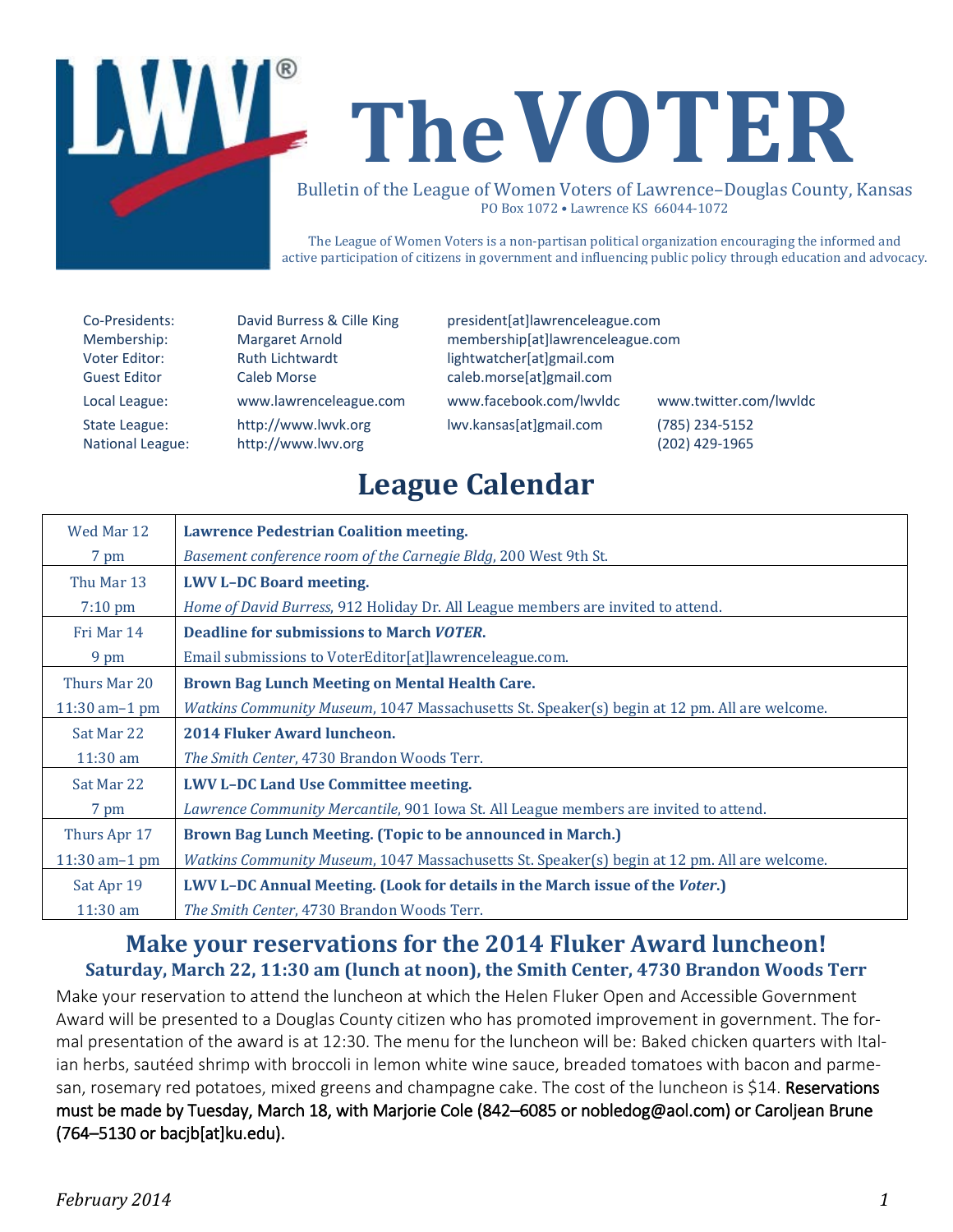## **Message from Co-President David Burress: Challenges and responses to the Kansas proof of citizenship voter registration requirement**



The League's top issue is and always has been voting rights. Today, the top issue for Kansas Leagues is the unreasonable burden imposed on voter registration by the proof of citizenship law that Secretary of State Kris Kobach lobbied through the legislature in 2012. Under that law some 20,000 would-be voters have been placed in "suspension," meaning they can't vote until they have documented their citizenship. As a belated palliative, Secretary Kobach recently jury-rigged a system that automatically registered some 7000 suspended voters who showed up in the Kansas Vital Statistics database. This may be illegal—the law requires "showing documents"—and in any case it discriminates against persons born out of state, women who have changed their names, and some other groups.

Kansas state and local Leagues and other organizations are working to mitigate the effects of this law, and eventually to force its repeal. We have been especially active on the legal front and in direct registration efforts. Later we will need to step up our efforts on public education and legislative lobbying.

Legal challenges. *ACLU demand letter*. On Tuesday, August 13, 2013, lawyers from the Kansas ACLU and the National ACLU's Voting Rights Project sent Secretary Kobach a letter giving him notice that the State of Kansas is not in compliance with the voter registration provisions of the National Voting Rights Act (NVRA) and that, if the State does not change its practices, the ACLU would sue the State of Kansas and Secretary Kobach in 90 days.

*Kris Kobach et al. v. the Election Assistance Commission.* A week later, Secretary Kobach and the State of Arizona filed a federal suit against the Election Assistance Commission (EAC) seeking approval of changes to the federal voter registration form that would allow Kansas and Arizona to require documentary proof of citizenship. That case essentially raises the issues mentioned in the ACLU demand letter. LWVK, LWV-Arizona, LWVUS, the Brennan Center for Justice at New York University as well as others intervened in the suit. The ACLU did not intervene because the arguments were being adequately addressed. On January 17, the EAC ruled against Ko-

# **LWV L–DC Brown Bag Lunch Mental Health in our Community**

**March 20, Watkins Community Museum, 1047 Massachusetts St, ground floor (enter by side entrance)**

From **11:30–noon** we'll eat, socialize, and discuss our local health positions; **at noon** Dr. Joe Douglas, Psychiatrist at the Bert Nash Mental Health Clinic, will speak (and sing a bit).

*Dr. Douglas discusses mental health with compassion and the deep knowledge he has gained during nearly a half-century of experience. He is particularly concerned with helping people who cannot afford the care they need. Members who have heard him before praise his sincerity and also his music. All are welcome!*

bach's request. Kobach immediately filed an appeal in federal court. Oral arguments on that appeal were heard by U.S. District Judge Eric Melgren on February 11. (Melgren is a 2008 appointee of George W. Bush.)

*Belenky, et al., v. Kris Kobach, et al.* Meanwhile, the ACLU filed a separate Kansas state court law suit challenging the documentary proof of citizenship law on state law grounds, specifically contending that Kobach's dual voter registration system violates the Kansas constitution's provisions on equal protection and separation of powers and that Kobach failed to follow administrative law requirements in adopting his dual registration system. (Note that this suit can go forward even if the LWV and its allies ultimately lose the federal suit.)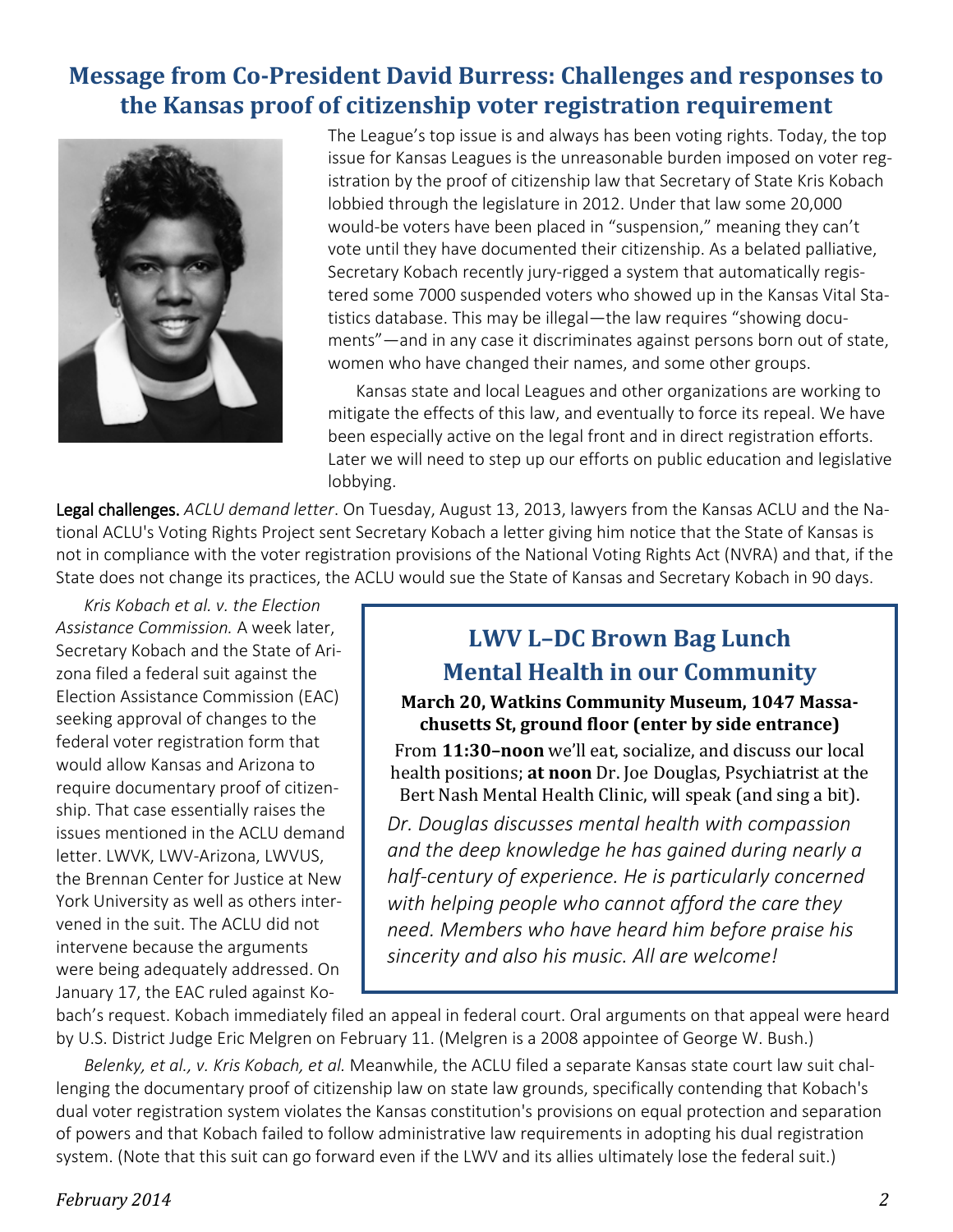As readers of the Voter may recall, our local LWV-LDC had planned to be a party to the ACLU lawsuit, but we withdrew at the request of LWVK President Delores Furtado, who felt there might be some kind of conflict with the LWV position in the EAC suit.

The ACLU suit was filed in Shawnee County District Court on November 21, 2013, but Kobach removed the ACLU suit to federal court just before Christmas. In early January, the ACLU filed a motion to remand the case to state court, and that motion will be fully briefed by next week. While we wait for Judge Melgren's ruling, the case remains on hold in state court.

Irrespective of what decisions are reached on the two suits in the federal and state trial courts, both decisions are almost certain to be appealed. Ultimate resolution of the legal issues will take many months and perhaps years.

Voter registration efforts. After the Kobach law was passed, Kansas Leagues at first concluded that traditional voter registration efforts carried out by the League and other private registrars were no longer feasible. One problem had to do with the need for protecting the privacy of documents that proved citizenship. The League did not want to incur possible liability from having temporary custody either of private documents or of their copies. A second problem is that citizens very rarely carry proof of citizenship in the venues where we traditionally conduct registration drives (e.g. downtown or in grocery stores). Later however some Leagues including LWV-LDC resumed registration work in either of two modes:

[a] The League helped some individuals send in registration forms without proof of citizenship, resulting in a suspended application. The applicant could complete the registration later by mailing or emailing a copy of a citizenship document to the County Clerk at a later date.

[b] The League helped some individuals make actual copies of citizenship documents and mail them with a registration application directly to the county clerk. This procedure has been effective mainly in the case of voter registration at naturalization ceremonies—where proof of citizenship is immediately available.

However these procedures do not address the problem of suspended registrations. LWV-LDC is engaged in an active project to track down suspended voters and offer them assistance at their homes in order to make copies of documents and mail them to the County Clerk. Despite a rather substantial effort, however, so far our efforts have met with limited success.

Upcoming public education efforts. Based on an initiative sparked by LWVK President Furtado, the Kansas League has collected over \$7000, which will be used to print and distribute some 50,000 trifold brochures explaining how to register and vote under the new Kansas rules. The brochure will also be available on the LWVK website for reprinting and distribution. LWVK will also explore various other avenues of publicity.

Legislative action. At present, conditions in the Kansas Statehouse are discouraging for those of us who support expanding rather than restricting voting rights. Soon, however, the League and other voting rights advocates such as the ACLU, the NAACP, and NOW need to develop a unified long term strategy. I am hopeful that rather than a reactive strategy we will pursue a proactive strategy based on strong moral principles: we should demand not merely repeal of the Kobach voting barriers, but rather an affirmative action by the state of Kansas to register all citizens of Kansas up to and including felons in prison. Further, I think we should demand action by the state to encourage everyone to go to polls, for example by holding polls open on the Saturday before the election and by expanding the mail ballot. I propose the slogan: "Every Kansan votes."

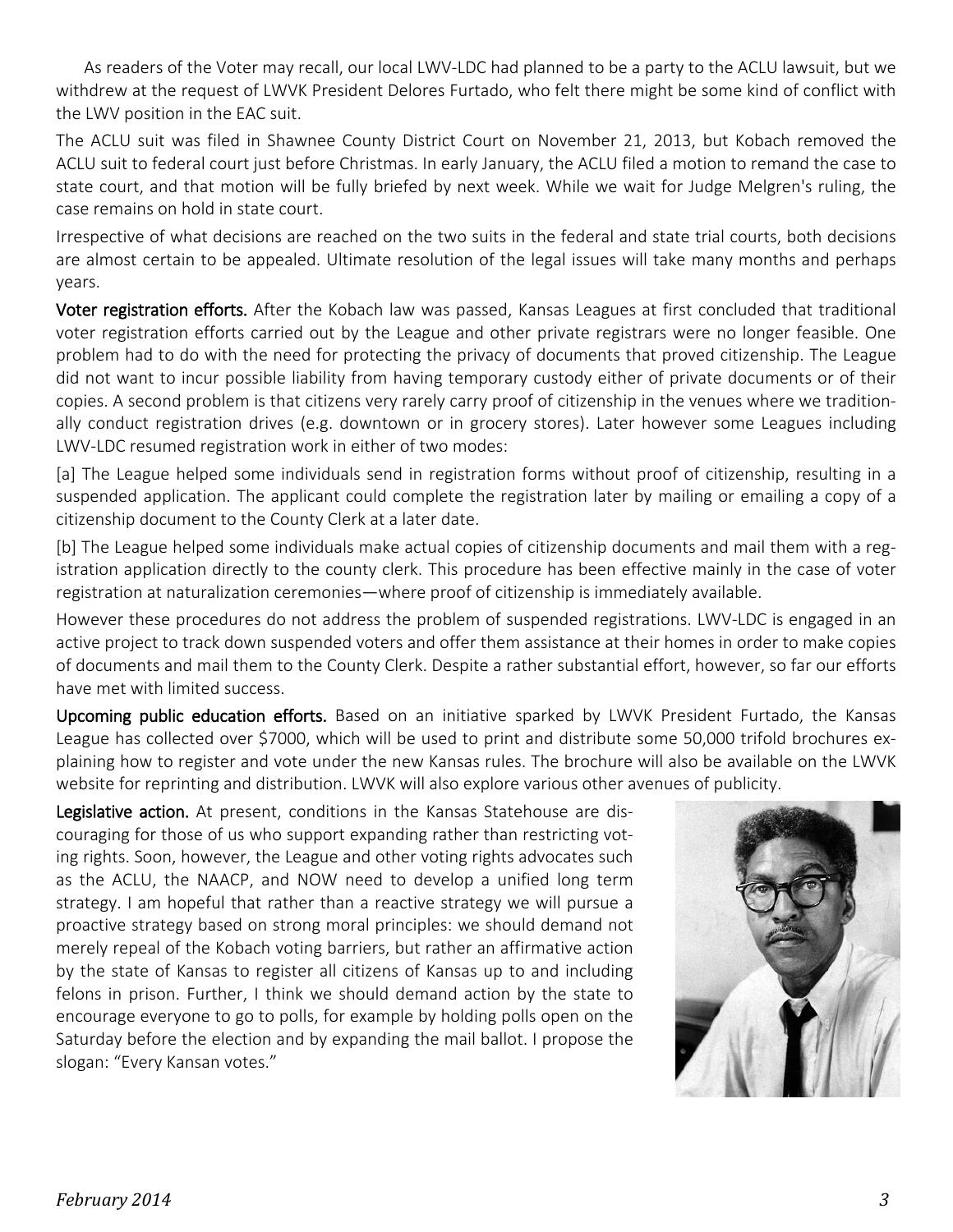## **The Lawrence Pedestrian Coalition Needs YOU!**



The Lawrence Pedestrian Coalition is a joint endeavor of the LWV L–DC and the Lawrence Association of Neighborhoods. The Coalition is dedicated to promoting a walkable community in Lawrence. As the city becomes more densely populated, increasing the walking population will relieve streets of vehicular congestion, accommodate people who choose to walk, provide an alternate method of transportation, and provide a pleasant safe environment for those who must walk.

Lawrence faces many challenges. The sidewalk network is incomplete. Mass transportation needs to be integrated with other modes of transportation. New development should have more pedestrian-friendly designs. The aging population needs transportation options. The community, in general, needs to understand the advantages of walking and how to create an environment that encourages walking. There is a lot of interest among various civic groups. We support and encourage forward movement with all.

Caroljean Brune, the previous League representative, has had to step down due to a class conflict this semester. The Lawrence Pedestrian Coalition meets the second Wednesday of every month, at 7 pm, in the basement conference room of the Carnegie Building on Vermont Street, in downtown Lawrence. Please contact Caroljean Brune (bacjb[at]ku.edu), David Burress (dburress[at]ku.edu), or Laura Routh (lauridi[at]hotmail.com) if you would be interested in serving on this committee. Also, visit the website www.lawrencewalks.org for additional information.

#### **Highlights of the January 9 LWV L-DC Board Meeting**  7:12–9:04 pm, home of David Burress, 912 Holiday Dr

\_\_\_\_\_\_\_\_\_\_\_\_\_\_\_\_\_\_\_\_\_\_\_\_\_\_\_\_\_\_\_\_\_\_\_\_\_\_\_\_\_\_\_\_\_\_\_\_\_\_\_\_\_\_\_\_\_\_\_\_\_\_\_\_\_\_\_\_\_\_\_\_\_\_\_\_\_\_\_\_\_\_\_\_\_\_\_\_\_\_\_\_\_\_\_\_\_\_\_\_\_\_\_\_\_\_\_\_\_\_\_\_\_\_\_\_\_\_\_\_\_\_\_\_\_\_\_\_\_\_\_\_\_\_\_\_\_\_\_\_\_\_\_\_\_\_\_\_\_\_\_\_\_\_\_\_\_\_\_\_\_\_\_\_\_\_\_\_\_\_\_\_\_\_\_\_\_\_\_\_\_\_\_\_\_\_\_\_\_\_\_\_\_\_\_\_\_\_\_\_\_\_\_\_\_\_\_\_\_\_\_\_\_

Present: David Burress (Co-President), Cille King (Co-President and President Elect), Marjorie Cole (Treasurer), Caleb Morse (Secretary). Directors: Caroljean Brune, James Dunn, Midge Grinstead, Marlene Merrill. Absent: Marci Francisco (Vice President), Margaret Arnold. Treasurer's report. Marjorie reported total income for Dec 2013 of \$1275 and expenses of \$274; net inflow was \$1,000.04. Current balances as of Dec 31, 2013: Checking Acct =  $$3,595.69$ ; Money Market Acct =  $$2,102.82$ ; Stucky Acct =  $$5,625.98$ ; Judiciary Acct = \$581.63; Education Fund (LWVEF) = \$1,432.10.] New appointments. Marlene volunteered to chair the Stucky Committee; Caleb volunteered to serve as a member. CJ volunteered to serve on the Fluker Committee, and will look for some people including a chair. Grant for Youth Voter Registration. Cille reported that we received \$500 to register youth at 4 high schools and HI-NU, perhaps also at private high schools. The first webinar on best practices on how to get youth interested, involved, registered, and voting, had taken place earlier in the day. Cille is looking for contacts at area high schools in civics classes, and plans to update voter information card. Suspended voter registrations. Melissa Wick volunteered to call people towards the end of the alphabet. But, so far no one has allowed League to visit them at home. Also, no one has taken documents to

Jamie Shew. Should we incorporate as a nonprofit? David reviewed the requirements, which include a \$20 registration fee, and \$40 annual reporting fees (which would start in second year). There was some discussion about this and whether we should incorporate as a 501(c)(3). The consensus was that we should take no action in the short term, at least. New membership drive, continued. CJ asked what this would constitute. Midge thought maybe a membership meeting, like at Brown Bag Lunch, where members discuss League stuff. David offered that every time we have a BBL, we should include a short presentation about what League does. Discussion on soliciting volunteers. Suggestions raised in the discussion included *Voter* announcements (probably don't work); pamphlets (probably don't work); introduction before meetings; personal call to members who don't do a lot, or calling past board members. Cille volunteered to serve as the pitch person at next BBL. As to forming an *ad hoc* committee to form a plan, Marlene said NO! and the rest of us agreed. Spring fund raising event. Midge is looking into having a local running group hold a fun run in our name. If that doesn't work, maybe a little more labor intensive run would be possible. If not that, then maybe a dinner or appetizers or a silent auction fundraiser. Stay tuned.

*—Caleb Morse*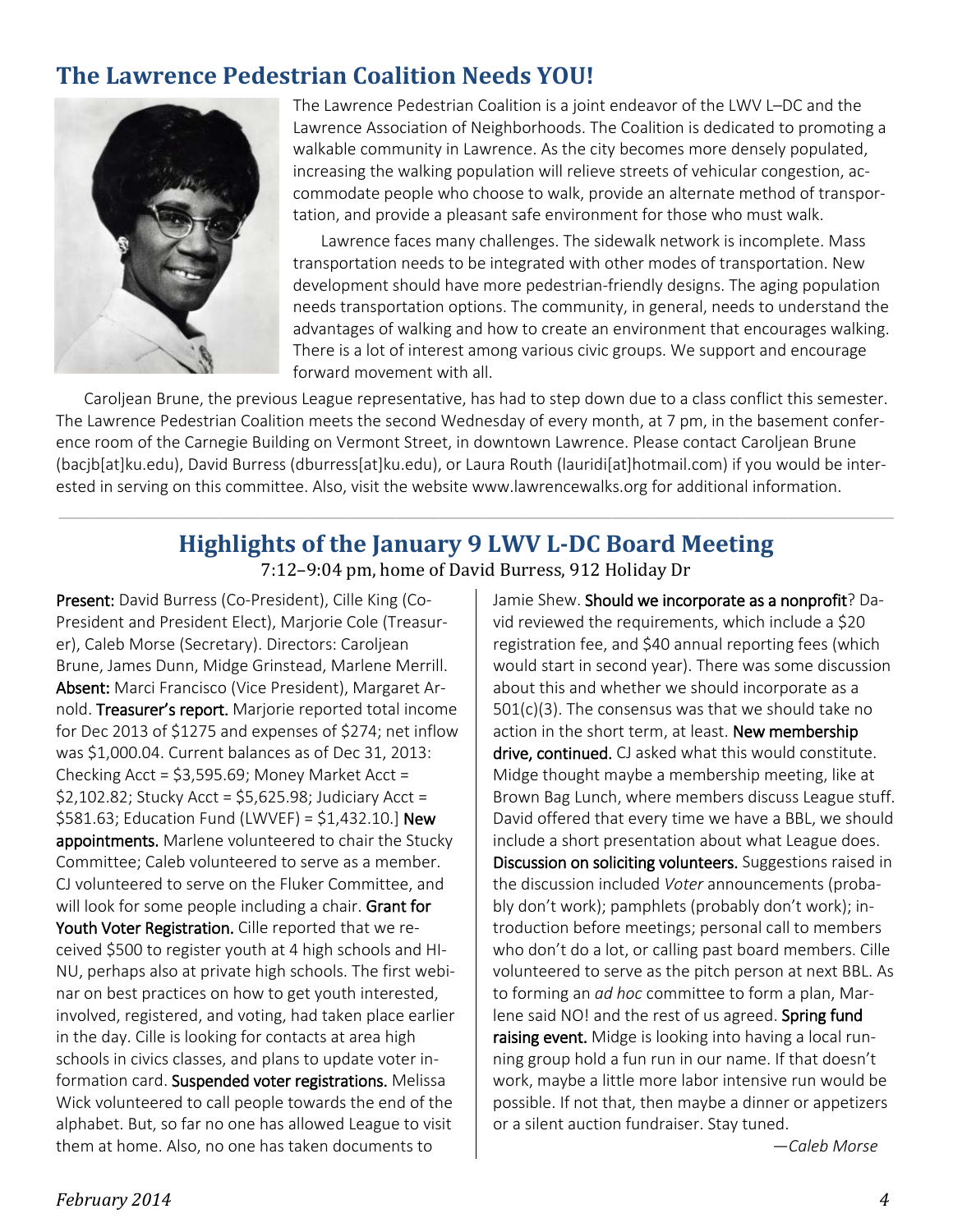### **Land Use Committee Report 7 pm, January 25, Community Mercantile public meeting room**

At our January meeting, the Land Use Committee discussed Planning Commission (PC) Agenda items, and decided to send one letter to the PC. Cille King represented the League at the Jan PC meeting.

Our letter concerned Item #2, PRELIMINARY PLAT FOR GOING SOUTH ADDITION in the January PC Agenda which had been rezoned two months earlier in November. This was a proposed 10.6 acre conventional RM district with a permitted 15 units per acre (RM15) located immediately east of O'Connell Rd and adjacent to O'Connell Youth Ranch. It was intended for low income residents. The PP consisted of only two large lots to accommodate a permitted total of 121 units. The Concept Plan, a non-binding proposed configuration of the development, showed three private driveways serving the apartments in these lots, but all of the parking spaces were grouped in clusters fronting directly on, and opening onto, these main driveways. This kind of parking design is prohibited for "joint use driveways" in residential uses in our Land Development Code (20-915(g)(1), we presume because these main driveways are the only access ways into the parking spaces. When cars leave or enter the parking spaces they would block throughtraffic in the driveways. In addition, the number of units exiting the driveways onto one public street available in the design seemed questionable according to the Fire Code and would likely create safety problems.



A critical procedural issue with this type of large-lot, conventionally zoned, multi-family design is the fact that there is no public review of the final Site Plan. In our letter we pointed out these safety problems with the proposed Concept Plan and asked the PC to instruct the

staff to "require a safer design regarding access" in the Going South Site Plan, and ask the staff to "propose better standards as Text Amendments for multiple family development." One ray of hope was that the Planning Commission seemed to share our concern for the safety of the residents with this design, and asked the staff to arrange the parking closer to the residential buildings. In our letter we did not list the differences between Planned Developments and conventional district requirements. In future reports we hope to do this in detail.

Other Agenda Items briefly discussed at our meeting were ITEM NO. 1: RS7 & IG TO OS; .6 ACRE; 547 MA-PLE ST & 500 PERRY, a rezoning to Open Space to accommodate an upgraded stormwater pump in North Lawrence; ITEM NO. 3: REVISED PRELIMINARY DEVEL-OPMENT PLAN FOR BELLA SERA AT THE RESERVE; 4500 BOB BILLINGS PKWY, an addition of four smaller apartment buildings, adding fewer units than originally allowed to this upscale condominium development; ITEM NO. 4: CONDITIONAL USE PERMIT (CUP); GOOD EARTH GATHERINGS; 858 E 1500 RD, a request for renewal of an expired CUP for an educational/nature/small retail project in the county, and MISC NO. 1: VARIANCE FOR CERTIFICATE OF SURVEY; 51 N 2190 RD to accommodate a two-lot, non-conforming county residential land division. All items were approved by the Planning Commission.

Two items were deferred by the Planning Commission: ITEM NO. 5, a CONDITIONAL USE PERMIT; LODG-ING HOUSE & RECREATION; 1804 E 1500 RD, located on the north side of 24/40 Highway on the southern and western border of the Airport property was deferred to allow the applicant to be present in order to answer questions and respond to concerns. ITEM NO. 6, a TEXT AMENDMENT TO THE ZONING REGULA-TIONS; AGRITOURISM was deferred to allow for more public input and further review by the staff.

The Wed evening Planning Commission meeting earlier had been canceled and the scheduled items on the Wed agenda had been deferred.

—*Betty Lichtwardt*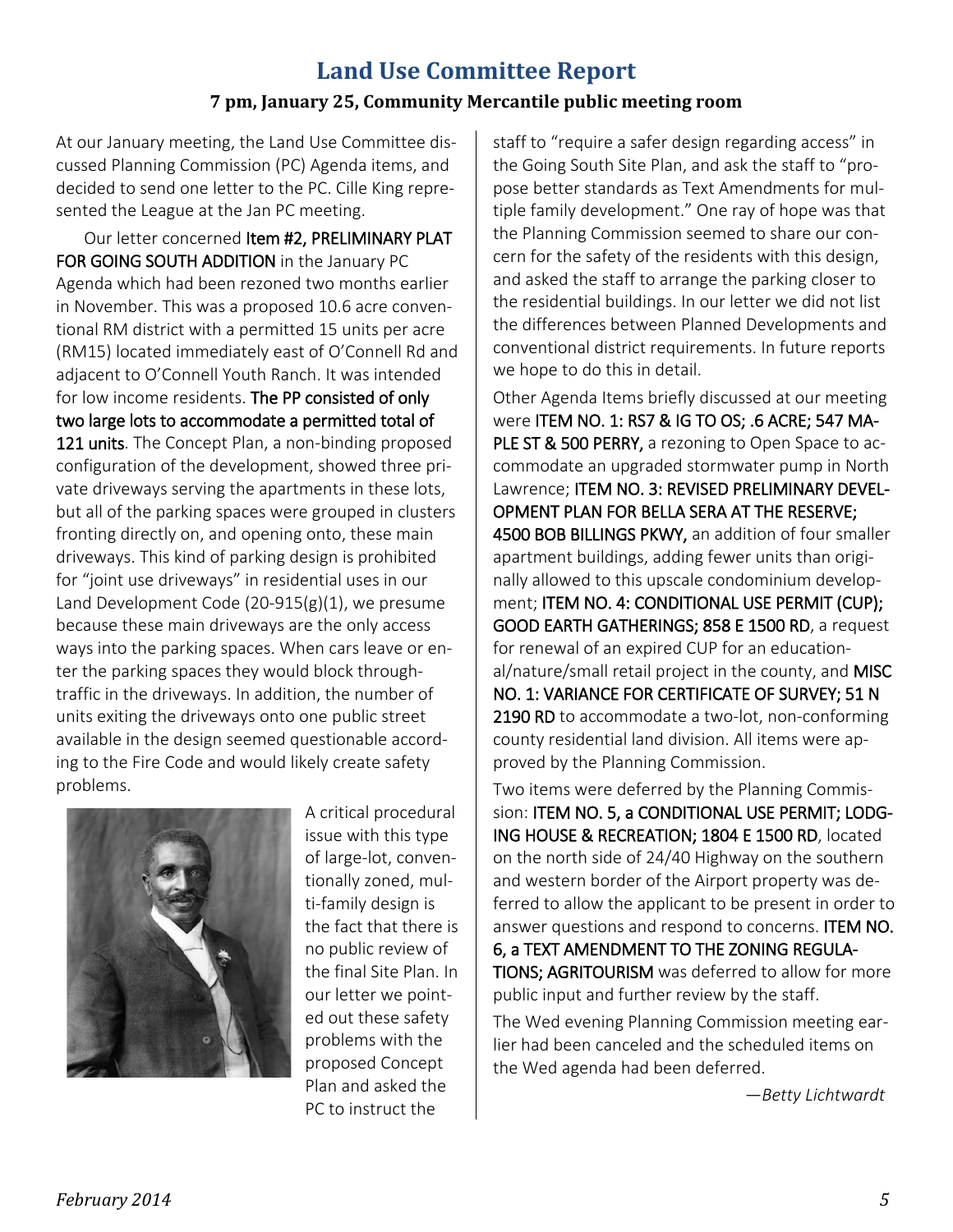#### **League Day at the Capitol** February 13, Topeka



Informative speakers and lively discussions alarmed, armed and motivated more than 50 Leaguers and guests. Day at the Capitol featured several speakers. Here are some the high points of their presentations. Paul Johnson, LWVK lobbyist and author of our weekly Legislative

E-Reports. • Kansas revenue has dropped 21%, largely due Kansas new tax structure, including no income taxes on LLC's, Subchapter S, and Sole Proprietorships. Sales tax income dropped 3%. Revenue shortfall will result in continued low funding of education and other programs, and a reduced ending balance. Budget shortfalls are projected for 2017 and beyond. • Elections rules are raising contribution limits. • Election dates for local (city and school district) elections might be changed from spring to fall and these elections might become partisan. • Energy policy. Net Metering the Legislature is considering reducing homeowners and business owners reimbursement for renewable energy (solar and wind) that is sent to the grid. Renewable Energy Portfolio—the Legislature is considering reducing current goal of 20% renewable energy by 2020. We are already at 15% renewable energy in Kansas. Kansas ranks  $48<sup>th</sup>$  in the U.S. on energy conservation policy. • Kansas is spending only one half of what we previously spent on implementation of the Kansas Water Plan. 80% of Kansas water use goes to irrigation. Linda Sheppard, Kansas Insurance Dept. At the end of 2013, 350,000 Kansans were on Medicaid and another 40,000 might be eligible under our current strict requirements. The Federal government pays 53% while Kansas pays 47%. Medicaid expansion, allowed under the ACA, would cover another 182,000 Kansans, with 100% payment from the Federal Government, reduced no lower than 90% in the coming years. Wyandotte and Douglas Counties have among the highest percentage of low income residents that could be covered by expanded Medicaid. Sean Gatewood, Kansas Health Consumer Coalition (KHCC). KHCC is an umbrella organization to

promote doctor, dentist and health care assess. Their website (http://kshealthconsumer.com/) highlights projects, testimony, and actions. KHCC's advocacy day at the Capitol will occur on March 18, 2014 (beginning at 9 am), during the veto session. They also plan rallies around state. The organization plans to host broad health care forums for candidates this election season, because they need local buy-in. • An Oregon study of "health care or not" found that mental and emotional health greatest benefit. • Gatewood mentioned another website League members might find interesting http://howmuchhasksleftonthetable.com/. Lunch discussion panel. Senator Vicki Schmidt, R-Dist 20 (part of Shawnee Co), Rep. Ed trimmer, D-Dist 78 (part of Butler Co), Rep Melissa Rooker, R-Distr 25 (part of Johnson Co). • Base State Aid per Pupil (BSAP) for 2012–14 is \$3838—less than 2001–02, when BSAP was \$3870. If adjustments were pegged to changes to the consumer price index , BSAP of \$3600 in 1992 would have reached \$6001 in 2013. The Legislative Division of Post Audit recently reported "We found a strong association between the amounts districts spend and outcomes they achieve.... [A]ll other things being equal, districts that spent more had better student performance." • The Governor's lower income tax structure is a failure as "an adrenaline shot in the arm". Kansas has 13,000 fewer jobs and fewer businesses than when Gov Brownback took office. • Bills are submitted that are discriminatory and unconstitutional, such as HB #2453, a bill allowing discrimination. Americans for Prosperity funded by the Koch brothers, will likely send postcards stating "Senator (or Representative) such and such voted against 'religious freedom' when, in fact, they were voting against discrimination. LWVK President Furtado. • The LWVK lawsuit is in Federal Court in Wichita, with Judge Eric Melgren. • \$7229 has been raised for the "Protect Your Voice, Protect Your Vote" campaign. A tri-fold pamphlet is designed and 50,000 will be printed to distribute throughout the state for voter education on registration requirements. Some of the funds will be used for our Vote411.org website for voter information. • The LWVK study on hydraulic fracturing will require September or October general informational meetings for consensus, in advance of the April 2015 LWVK convention. Break out group discussions finished the day; Communications, Vote411 questions, and Legislative Issues. *—Cille King*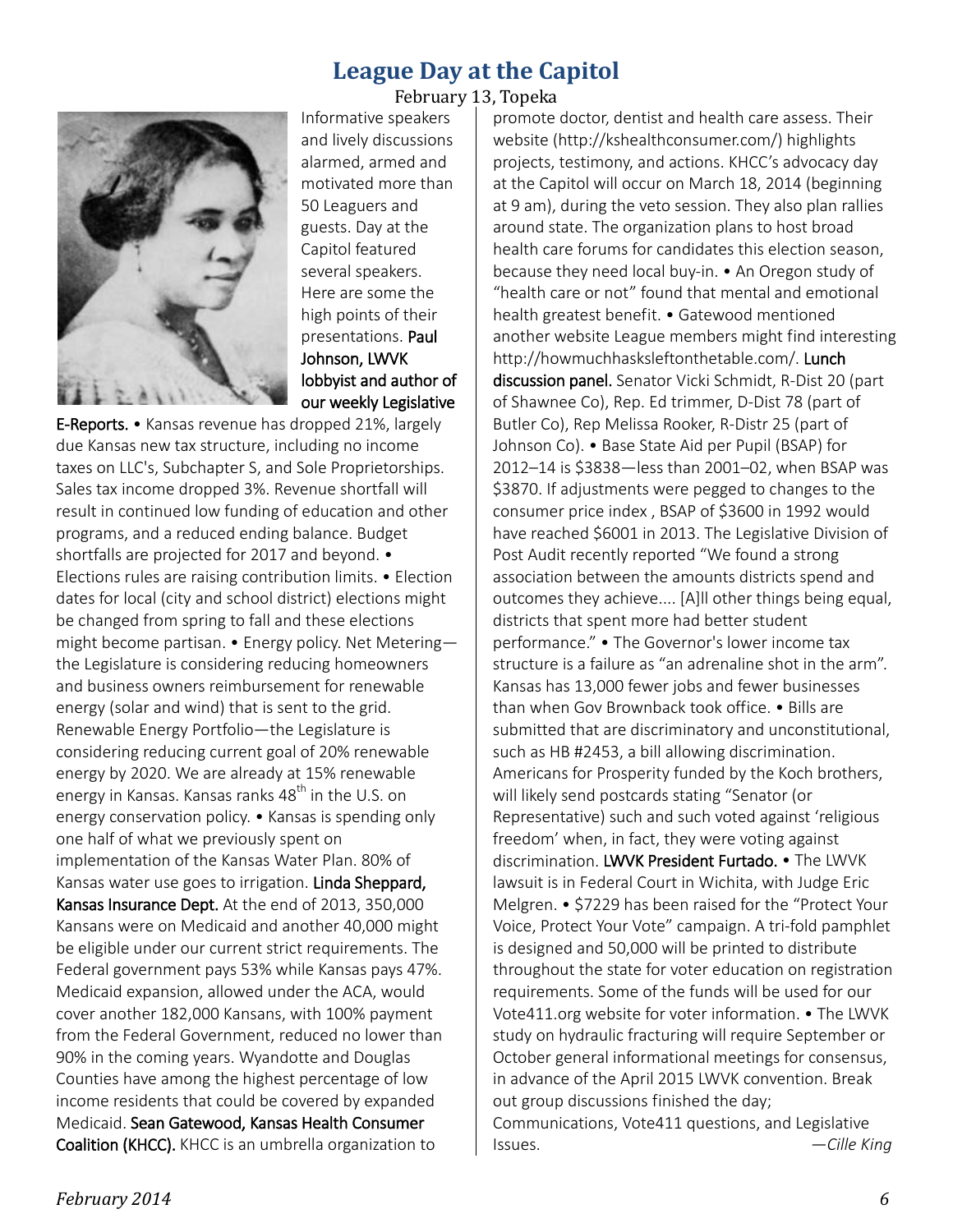## **Share our Skills**

Many members have noticed a list of volunteer activities on our membership forms (printed in every month's *Voter*). Options range from research and public speaking to making phone calls, help set up for meetings, bringing refreshments. The Membership Committee has gathered some names under many of the categories, but more volunteers would really be welcome. We may be overlooking someone who would really like to be asked. If you are not shy, we welcome you anyway. Thank you for taking another look at the final page of each newsletter and marking what interests you. You can send a copy to the League address or attach it to an e-mail. I can be reached at mjarnold[at]ku.edu. *—Margaret Arnold*

# **Helen Fluker Open and Accessible Government Award**

Each year the League of Women Voters of Lawrence-Douglas County presents the Helen Fluker Open and Accessible Government Award in memory of Helen to honor a Douglas County citizen over the age of 18 who has made a difference in government. The recipient of the award should have somehow promoted improvement in government through efforts as a volunteer or as an extension of her/his work duties. A variety of ways that this may have been done are: • attempting to increase citizen participation in government • educating the public about an issue • working toward more open government • being involved in the community in ways that lead to better political decision-making. Nominations are due on March 7, 2014. Please complete the nomination form on page 8 and mail or e-mail it as directed on the form. The award will be presented at a luncheon on Saturday, March 22, at the Smith Center, 4730 Brandon Woods Terrace. The event will begin at 11:30 with lunch served at noon. The formal presentation of the award is at 12:30. Cost of the lunch is \$14. Reservations must be made by Tuesday, March 18, Marjorie Cole (842-6085 or [nobledog\[at\]aol.com\)](mailto:nobledog@aol.com) or Caroljean Brune (764-5130 or bacjb[at]ku.edu).

government. After



Helen and Bob Fluker had an active career in government service. She often spoke of how while in government service, she was never allowed to influence policy, could only support policies of the government, and could not be a League member. After retiring and settling in Lawrence in 1974, she became active in the community and several volunteer organizations including the League of Women Voters. With sincere dedication, she served as local president and on the board of directors of the local and state Leagues for many years. She valued her membership, the kind of research the League did, and its goals of active citizen participation in

her death in 1998, this award was established by the League with the help of her family. We honor her commitment to the League by honoring some of the "unsung heroes" in our community.

Past recipients are Mary Michener (2000), Hilda Enoch (2001), Larry Kipp (2002), Betty Lichtwardt (2003), Allan and Louise Hanson (2004), Mary Davidson (2005), Forrest Swall (2006), Jessie Branson (2007), Marci Francisco (2008), Jamie Shew (2009), Margaret Farley (2010), Dave Ranney (2011), Scott Criqui (2012), and Mitzi McFatrich (2013). [For a short description of the accomplishments of each past recipient, visit our website (www.lawrenceleague.com)!]

# **New Members and Future Orientation Gathering**

In addition to Melissa Wick, we welcome J. Michael Pryor and Margaret Ann Bodle. We hope to interview them and others for future *Voter* issues. Please plan ahead for a special orientation of new members early in April at the home of Marci Francisco, 1101 Ohio St. Present board members will share thoughts on League history, positions, and current programs.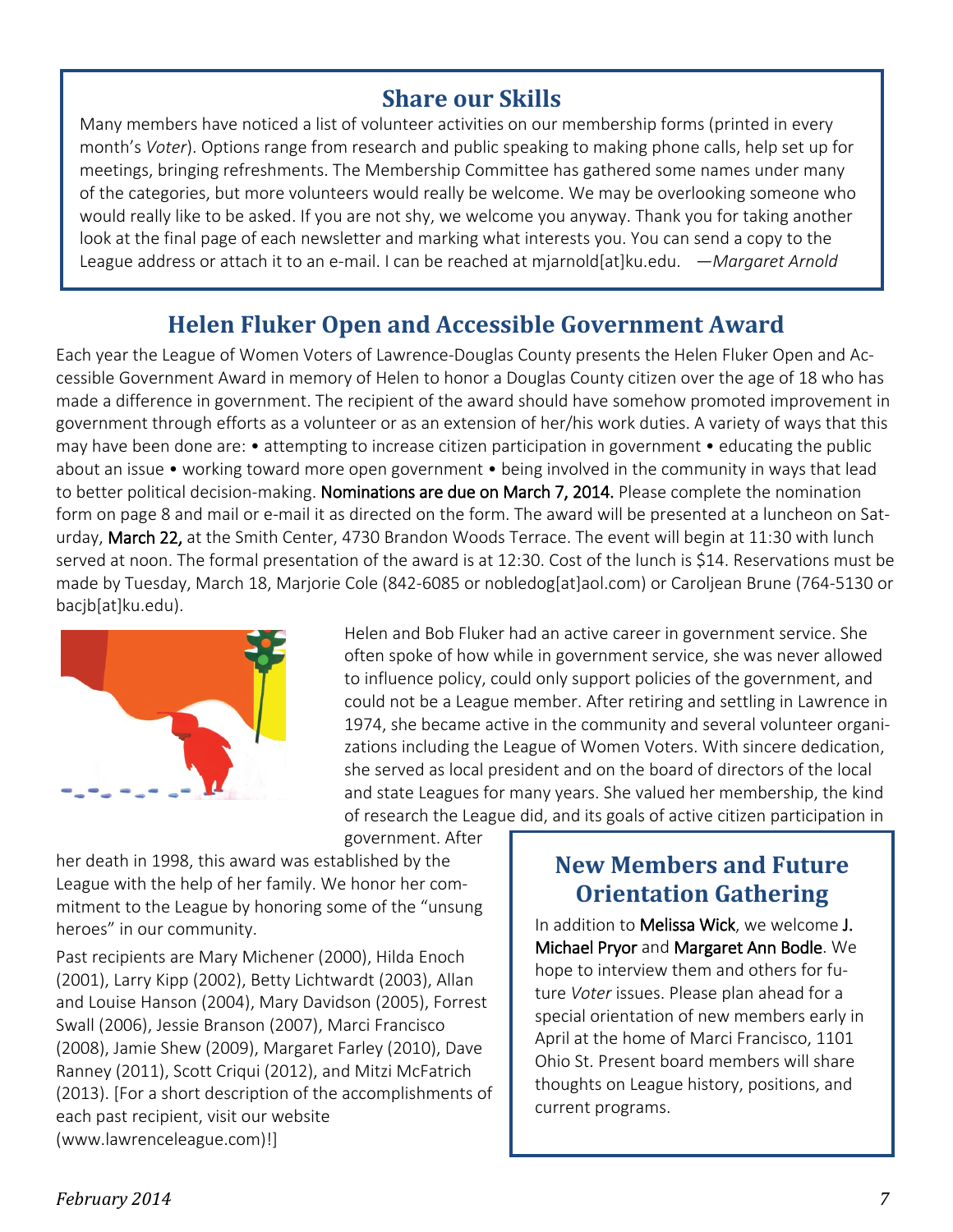

# **Helen Fluker Open and Accessible Government Award Nomination Form**

| Name of Nominee                     |       |
|-------------------------------------|-------|
| Title/Organization (if applicable): |       |
| Address                             |       |
| Telephone                           | Email |

Nominating Criteria

The nominee must be a Douglas County resident over age 18, and their efforts (volunteer or as an extension of their work duties) must have promoted improvement in government. They could have accomplished this in a variety of ways, such as attempting to increase citizen participation in government; educating the public about an issue; working toward more "open" government; or otherwise being involved in ways which represent the principles that lead to better political decision-making.

Please indicate below or attach a statement explaining why you feel this nominee should be considered for the Helen Fluker Open and Accessible Government Award. Please feel free to attach up to three additional sheets to this form.

\_\_\_\_\_\_\_\_\_\_\_\_\_\_\_\_\_\_\_\_\_\_\_\_\_\_\_\_\_\_\_\_\_\_\_\_\_\_\_\_\_\_\_\_\_\_\_\_\_\_\_\_\_\_\_\_\_\_\_\_\_\_\_\_\_\_\_\_\_\_\_\_\_\_\_\_\_\_\_\_\_\_\_\_\_\_\_\_\_\_\_\_\_\_\_\_\_\_

| Telephone ______________________________ |                                                                                                                                                                                                                                         |
|------------------------------------------|-----------------------------------------------------------------------------------------------------------------------------------------------------------------------------------------------------------------------------------------|
|                                          | Please date and sign the form and return to Helen Fluker Award Selection Committee . LWV L/DC . PO Box 1072 . Lawrence KS 66044<br>by March 7, 2014. If you prefer to email your nomination, please send to bacjb[at]ku.edu. Thank you. |
|                                          |                                                                                                                                                                                                                                         |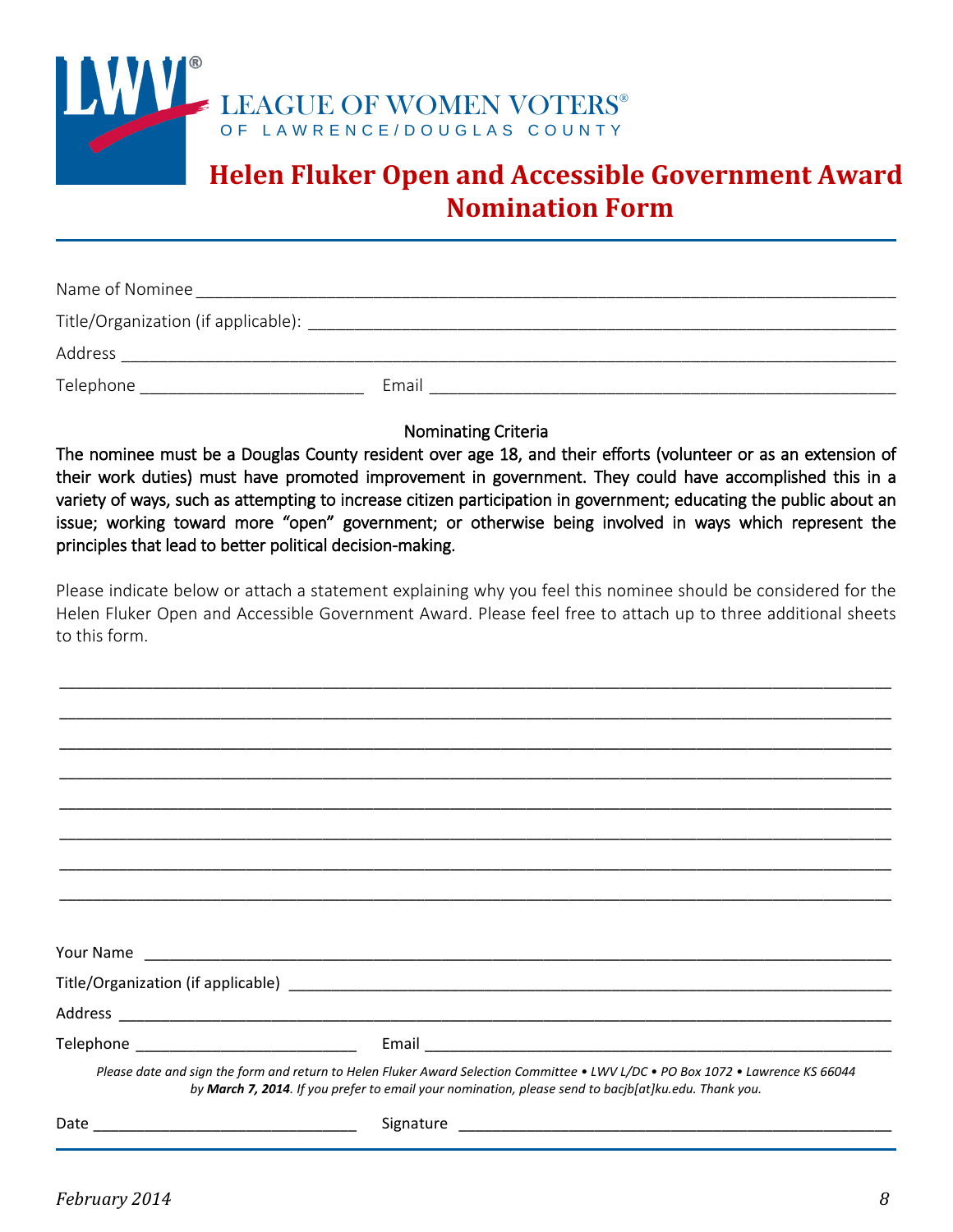### **Lawrence Public Library Board of Trustees Meeting Minutes January 20, 4:30–6:45 pm**

Board Members Present: Joan Golden, Chair; Chris Burger, Fran Devlin, Brady Flannery, Ursula Minor, Deborah Thompson, David Vance. Absent: Gould/Evans Architects. Library Staff: Brad Allen, Director; Sherri Turner, Assistant Director; Kathleen Morgan, Library Foundation Director. Guests: BA Green; Gordon Fitch, Friends of the Library; Elinor Tourtellot, LWV L–DC. Library Director's Report. Building Renova-

tion/Expansion. Construction continues on the expansion of the library. Many of the exterior walls are up and some of the terra cotta has been applied on the north and east walls. They are close to getting the building closed in and then will start work on finishing the inside. The bids for the furniture are in and are on budget. Hiring. The Library is near the completion of its search for the new Head of Readers' Services. Lawrence Music Project. The Library is securing funding from Mass Street Music to help develop an online cache of local music. The leaders of this project, library staffer Sean Wilson and local music blogger/enthusiast Fally Afani, have been working with Philsquare on creation and development of the site. Library Foundation Director's Report. Friends / Foundation Annual Letter Update. The Friends and Foundation joint fundraising letter has resulted in raising \$27,785. "Toast to the Library" Update. The planning continues for the "Toast to the Library" party that will take place in conjunction with the opening of the new building next summer. The committee chairs are busy recruiting new members. Four signature sponsors of \$5000 each are lined up for the event. They are Stevens & Brand, Crown Automotive, NIC, Inc., and Intrust Bank. Only one more sponsor at this level is needed. Carol Nalbandian Memorial. The Foundation is serving as the collection point for donations to Carol Nalbandian's memorial fund. To date, we have received 30 gifts totaling \$1,600. The Friends voted at its January meeting to match donations up to a total of \$2,000. Carol's memorial service is scheduled for February 28th at Woodruff Auditorium. Planned Giving Seminar. On January 8, Kathleen attended a planned giving seminar sponsored by the Topeka chapter of the Association of Fundraising Professionals. The presenter was Martin Ahren who is in charge of Washburn's planned giving program.

Foundation Assistant. The Foundation is pleased to announce that Jean Ann Oden started work on January 3rd as an administrative assistant for the Foundation. The Library Friend's Report. Gordon Fitch reported that there would be no Spring Book Sale. They plan to have a late summer sale in the Borders space before the lease runs out. Surplus library furniture will also be on sale. The annual meeting will take place on March 2nd. The volunteer of the year is Diane Lowe who took books home and "cooked the books" in her oven to rid them of any bugs. By the end of the year the books sold on Amazon for \$9,500.

Ongoing business. BA Green. The construction is on schedule. The building will be enclosed soon. The exterior facade is progressing. The basement drywall is finished and 95% of walls are framed. Springsteen. Springsteen has completed the Library's position descriptions but has yet to finish suggestions for salaries.

New Business. Library conduct policy. The library conduct policy will be amended to end the permanent suspension for disorderly conduct. The policy will be reworded to state that a suspension for thirty days can be appealed after the thirty days. Suspensions are rarely appealed. Outdoor space usage. Brad and Joan met with David Corliss and agreed to let the city's Parks and Recreation to be in charge of the outdoor space. The library will still be able to control the schedule for its own events but will not have the responsibility of setting up and cleaning. The agreement will be assessed in six months to see how it is working for the Library and the City. Brad's annual review. Deb, Fran and David agreed to review Brad's work. *—Elinor Tourtellot, observer*

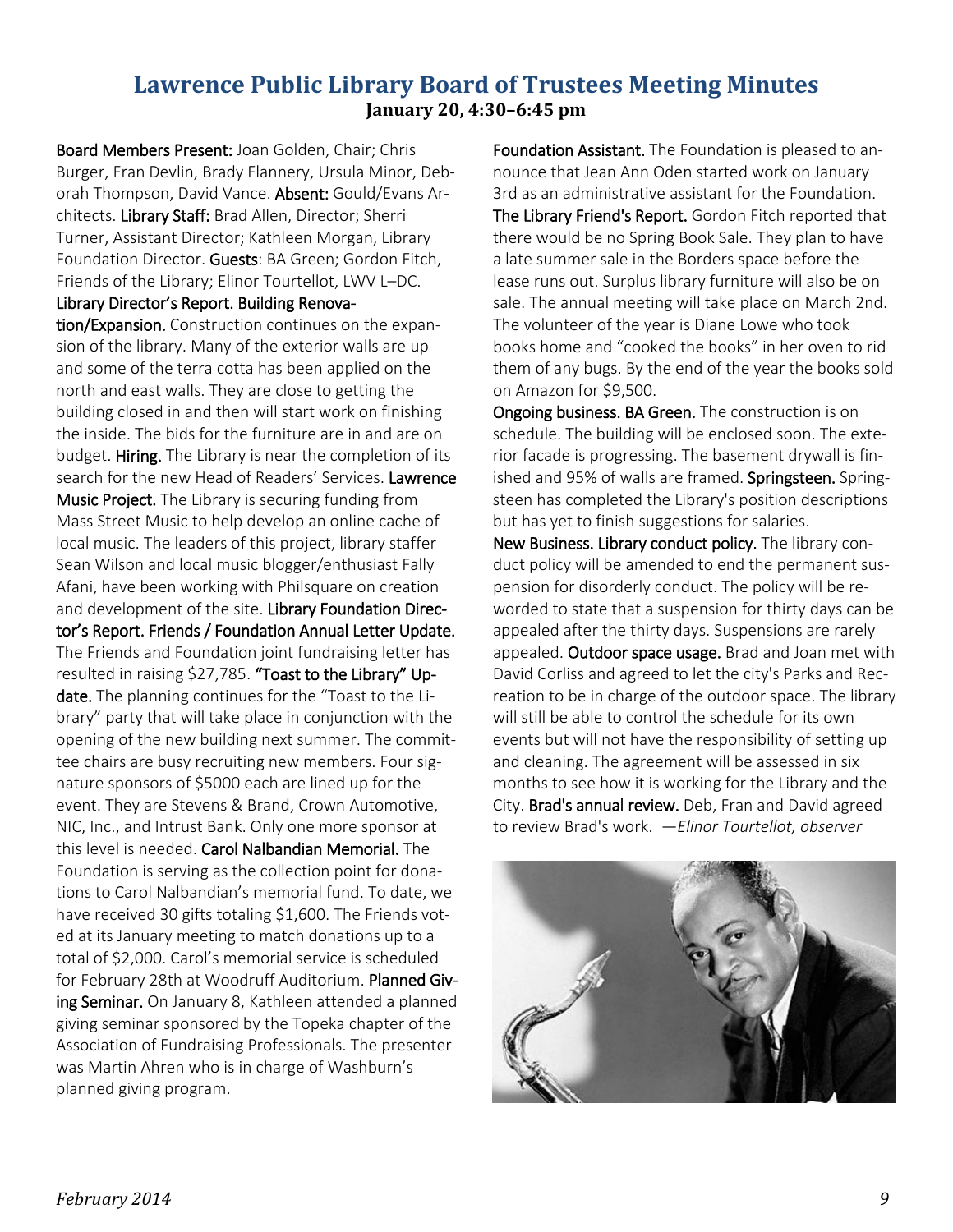

## **It's time to pay your dues!**

Dues are being accepted now for the 2014–2015 League Year. We are testing a new dues structure designed to make League membership accessible to more members. Our Annual Meeting is April 19, 2014, and we will be voting on the change in dues. Only dues-paid members will be eligible to vote. How do you know if you owe dues? The League fiscal year runs from April 1, 2014, to March 31, 2015. If you last paid before October 2013, it's time to pay them now. If you don't remember, call 842-6085 or email [lwv.ldc\[at\]gmail.com.](mailto:lwv.ldc@gmail.com) Members who fail to pay dues in the first six months of the fiscal year are listed as "inactive". Those who have been League members for fifty years or more are Life Members and paying dues is optional. How much are dues? The boardproposed new dues policy is in effect until a vote at Annual Meeting determines its adoption. See the form in this *Voter* for details. How do you pay? You may mail your check with the completed form to LWV at PO Box 1072, Lawrence, KS 66044, or bring them with you to the Annual Meeting. What if you didn't pay dues last year? If you were officially "inactive" last year, dues you pay now will return you to the active list for the 2014–15 year. Thanks go to those who have already paid. —*Marjorie Cole, Treasurer*

#### \_\_\_\_\_\_\_\_\_\_\_\_\_\_\_\_\_\_\_\_\_\_\_\_\_\_\_\_\_\_\_\_\_\_\_\_\_\_\_\_\_\_\_\_\_\_\_\_\_\_\_\_\_\_\_\_\_\_\_\_\_\_\_\_\_\_\_\_\_\_\_\_\_\_\_\_\_\_\_\_\_\_\_\_\_\_\_\_\_\_\_\_\_\_\_\_\_\_\_\_\_\_\_\_\_\_\_\_\_\_\_\_\_\_\_\_\_\_\_\_\_\_\_\_\_\_\_\_\_\_\_\_\_\_\_\_\_\_\_\_\_\_\_\_\_\_\_\_\_\_\_\_\_\_\_\_\_\_\_\_\_\_\_\_\_\_\_\_\_\_\_\_\_\_\_\_\_\_\_\_\_\_\_\_\_\_\_\_\_\_\_\_\_\_\_\_\_\_\_\_\_\_\_\_\_\_\_\_\_\_\_\_\_ **Report on February Brown Bag: "State Decisions, Local Schools"**

At our February 20 gathering we learned how well League has supported Kansas public schools in the past and how great the need for such support continues. Before presentations by outside speakers, CJ Brune shared her experiences working with LWVK members to pass a constitutional amendment for equitable school funding in 1992. It is still on the books: "The State of Kansas should promote equity in educational opportunity for all through a school finance plan which makes equivalent resources available to each pupil regardless of the wealth of any particular school district."

Marlene Merrill moderated discussion and speeches by our two guest speakers, Vanessa Sanburn of the USD 497 School Board and Mark Desetti, Public Relations and Communications Officer of the Kansas National Education Association. Desetti augmented the topic of equitable funding, referring to a Kansas Supreme Court decision of 2005. The Court's ruling asked the Legislature whether or not they could continue to operate schools in violation of the Kansas Constitution. In subsequent years funding did increase up to the recession of 2008, dropping off at that point. After the recession the State has not restored promised funds to education.

Vanessa Sanburn explained the difficulties schools face even with a 10% cut. Programs such as remedial education and supplemental food needs have suffered. Kansas is among the lowest third of states in comparative

funding yet among the highest third in achievement. Both speakers encouraged League members to counter misleading statements and figures currently used to attack public education. For instance, expenditures "per pupil" sometime reflect money for janitors, counselors, and even contributions to retirement funds rather than actual classroom expenditures. Other misleading statements attack the "Common Core" program as a federal intrusion rather than admitting the formation of subject standards by local teachers throughout the state.

We heard that large numbers of individuals have been attacking public schools in committee hearings during this session. As League members, let us watch educational issues and take action.



*—Margaret Arnold*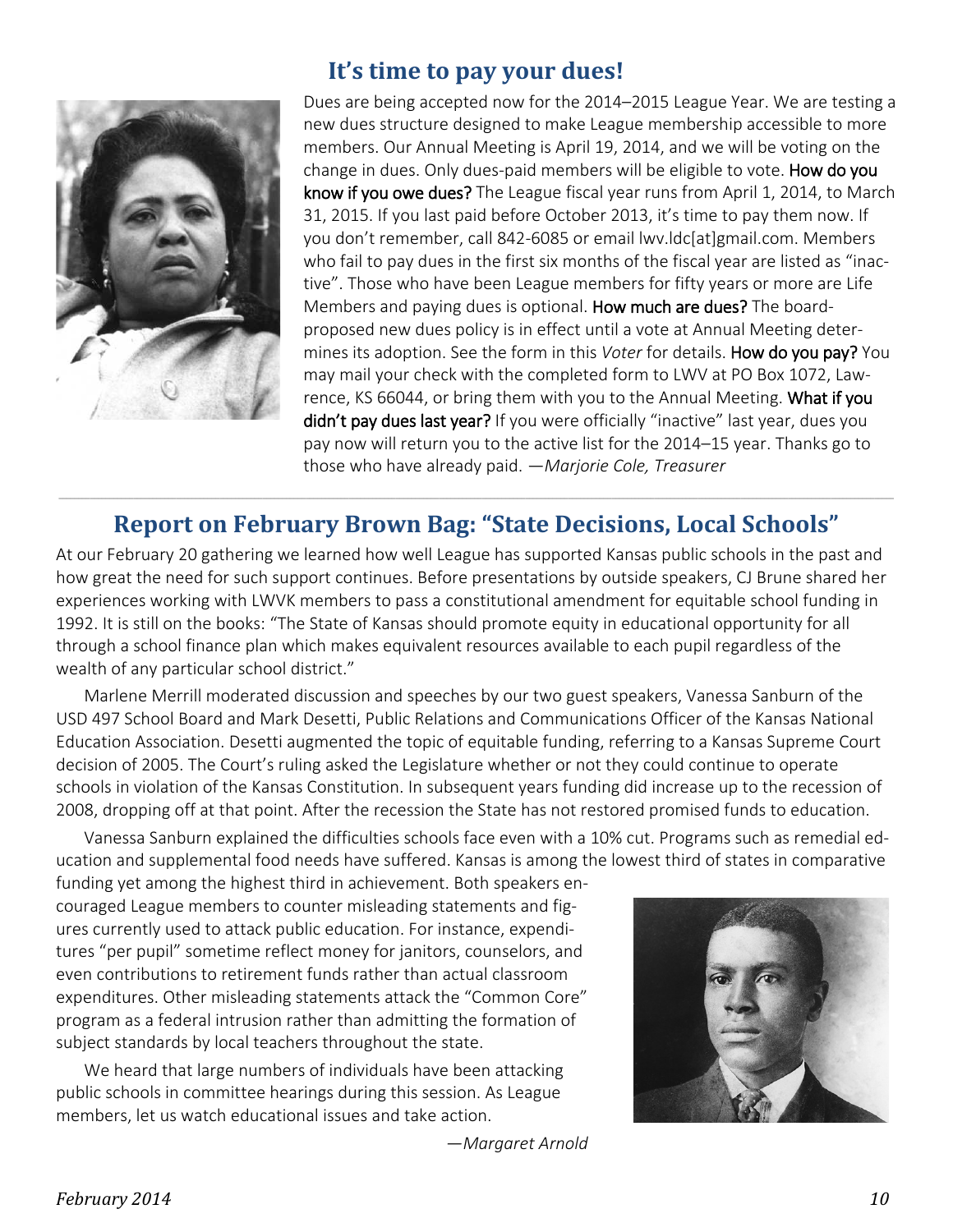## **League Members Speak Out**

Opinions from League members this month in the *Lawrence Journal World* include: David Burress, Letter to the Editor: *Spreading Stores* (appeared Jan 23); Cille King and David Burress, co-presidents, LTE: *Court System*  (Feb 3); and M. Roy, LTE: *Rental Issues* (Feb 4); Scott Criqui, LTE: *Disheartening Bill* (Feb 15); Caroljean Brune, LTE: *Wasteful Spending* (Feb 21).

# **Afternoon with the State Legislators**

This is one of our best attended annual events. More than 50 attended, filling the room (and enjoying the refreshments), to hear and raise questions for our legislators. Senator Marci Francisco, Representatives Tom Sloan, John Wilson and Connie O'Brien, and State Board of Education members Janet Waugh and Carolyn Campbell joined us. Co-President David Burress asked the Legislators for their leanings and comments on issues where the LWV has positions. Here are brief summaries of their answers.

• Abolishing the death penalty. Rep Sloan was against, saying some crimes are so hideous, the convicted shouldn't remain alive. Sen Francisco, Reps Wilson and O'Brien, and SBOE members Waugh and Campbell agreed with the League position on abolishing the death penalty.



*Co-President Cille King addresses the audience at Afternoon with the Legislators.*

Funding education at an increased (and appropriate) level. Rep O'Brien thought education funding was more than adequate. All others were for increased funding; however, some noted that decreased revenue under Governor Brownback made more funding unlikely.

• Removing the requirement to provide "proof of citizenship" when registering to vote. Rep O'Brien thought the requirement should stay in place, even if it meant tens of thousands were on the suspense list and unable to vote. All others were for removing the requirement to provide proof of citizenship. The requirement is costly and an undue burden on would-be voters.



• Retaining the "merit based" selection of Kansas Supreme Court Justices. Rep O'Brien thought we should change the current selection to the federal model. All others thought we should keep our current "merit based" selection, which is the League's position.

• Expanding Medicaid. Rep O'Brien was against expanding Medicaid. All others were for the expansion, noting it would mean increased dollars coming back to Kansas, thousands fewer without health insurance, money going to hospitals to cover costs for care, and more jobs.

SBOE members Waugh and Campbell, while not able to vote on the issues presented, have to deal with the decreased school funding and laws implemented regarding curriculum and assessments. Both members support the Common Core standards that have been developed by several states and strive to increase student achievement. *–Cille King*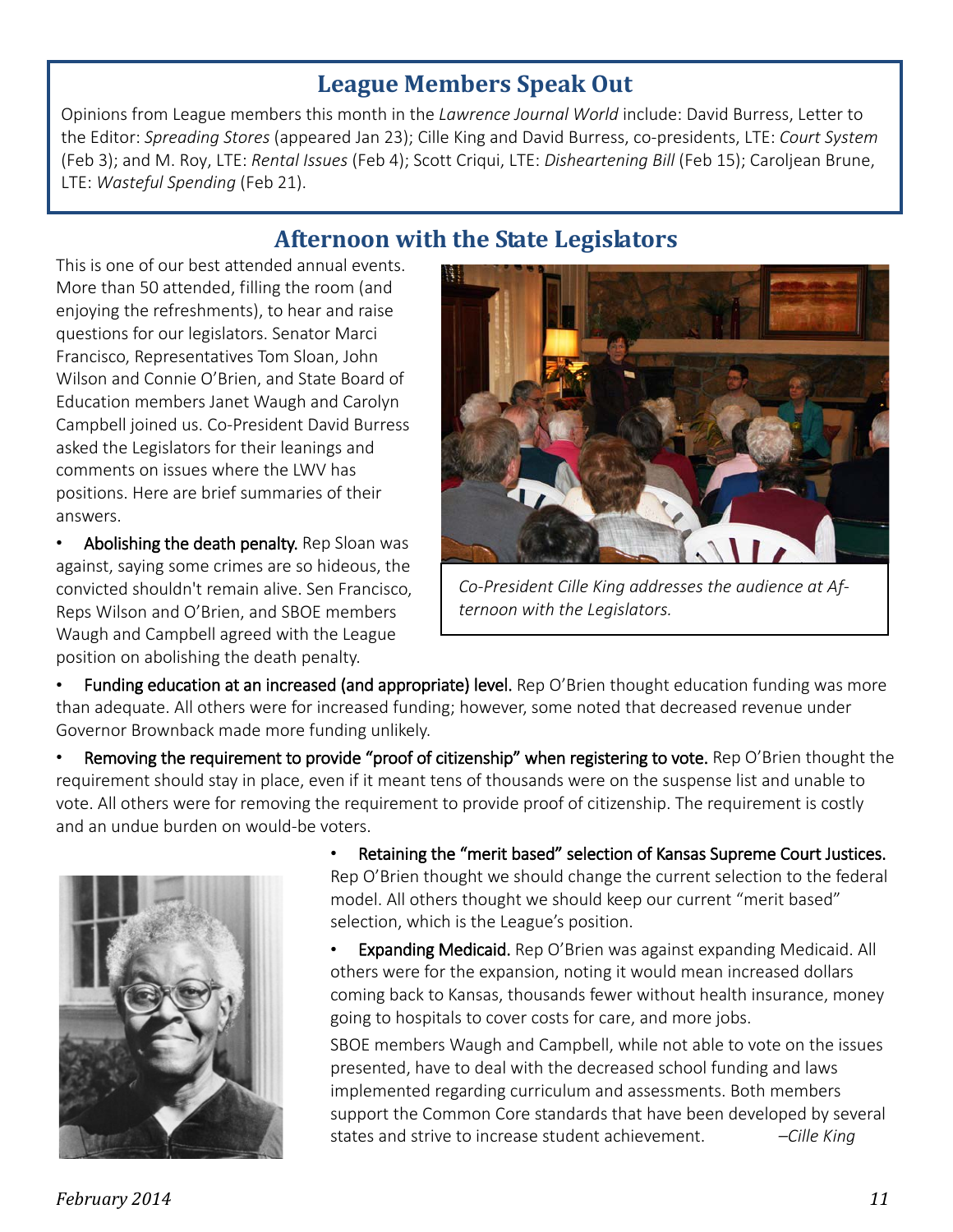## **Membership and Leadership Development: Studying Ourselves**



Have you heard an acquaintance praise the League for our work with elections? Rightly so—but League also works on studies and takes positions to foster an environment in which everyone has a chance. We would like to look at our positions gradually, beginning with our spring brown bag lunches. At the March BBL, for instance, we will eat at 11:30 and review our positions on health care, especially our advocacy of a sliding scale for patients, exemplified by Bert Nash. Then, at noon, our speaker will begin. Please bring guests. We are excited to discuss League activities with everyone. *—Margaret Arnold*



Images: page 2: Barbara Jordan (1936–1996), first African-American woman elected, and later re-elected, to Congress from the deep South (Rep – TX, first elected 1972); page 3: Bayard Rustin (1912–1987), pacifist, civil rights activist, architect of the 1963 March on Washington, openly gay long before Stonewall; page 4: Shirley Anita Chisholm (1924–2005), first African-American woman elected to Congress (Rep – NY, elected in 1969), first major-party African-American candidate for President (in 1972); page 5: George Washington Carver (1864–1943), conservationist, research scientist, and inventor, professor of Agriculture at the Tuskegee Institute, often associated with peanut butter, which he worked on for its potential as a sustainable crop, born in Diamond Grove, Mo., lived as a child in Fort Scott and Minneapolis, Ks.; page 6: Madame C. J. Walker (Sarah Breedlove McWilliams Walker; 1867–1919), inventor, entrepreneur, one of the first American women to become a self-made millionaire, largely on the profits from her hair-care products; page 7: Peter, in *The Snowy Day* (1962) by Ezra Jack Keats, the first full-color picture book to feature an African-American child as the main character, won the Caldecott Medal in 1963 and ranked fifth in a 2012 *School Library Journal* poll of top 100 picture books of all time; page 9: Coleman Hawkins (1904–1969), tenor saxophonist, innovator in swing, big band, and bebop, born in St. Joseph, Mo., attended high school in Topeka; page 10: (upper left) Fannie Lou Hamer (1917–1977), civil rights and peace activist, organizer of the Mississippi Freedom Summer, representative to the 1964 Democratic Convention for the Mississippi Freedom Democratic Party;(lower right): Oscar Micheaux (1884–1951), novelist, screen-writer, first major African-American feature filmmaker and producer, lived as a child in Great Bend, where he is buried; page 11: Gwendolyn Brooks (1917–2000), poet, educator, winner of numerous prizes and fellowships, born in Topeka; page 12: (left) Satchell Paige (1906-1982), pitched for the Kansas City Monarchs and K.C. Athletics, first player to be inducted into the baseball Hall of Fame based on his record in the Negro Leagues, buried in Kansas City; (right) Roger Arliner Young (1889–1964), marine biologist, her publication "On the excretory apparatus in *Paramecium*" (*Science,* 1924) was the first in her field by an African-American woman; page 11: Nina Simone (1933–2003), pianist, composer, singer, High Priestess of Soul.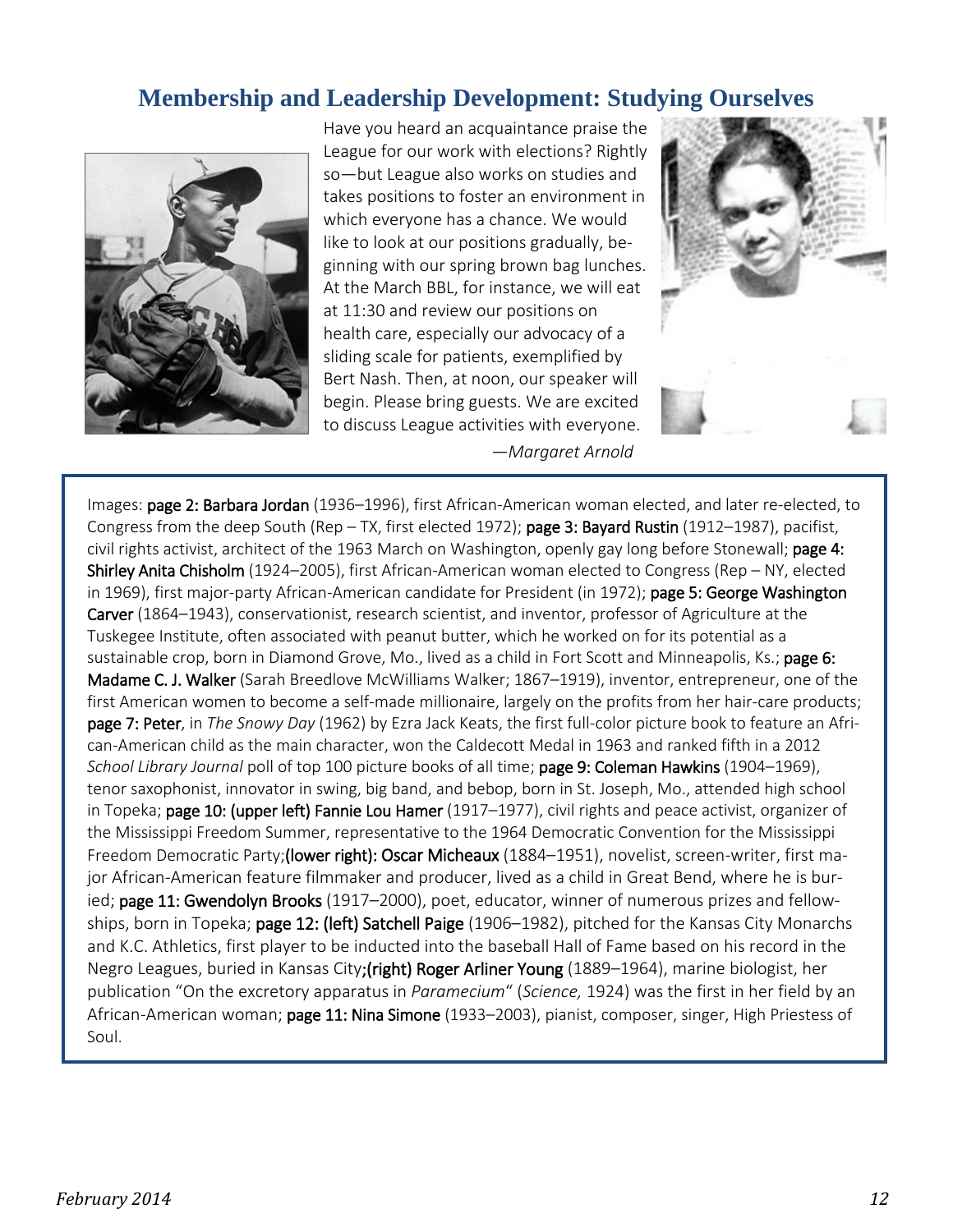

# **Make a Difference – Join/Support the League!**

|                                                    |                                  | (Membership is open to anyone who will be eligible to vote in the next November election.                                                                   |
|----------------------------------------------------|----------------------------------|-------------------------------------------------------------------------------------------------------------------------------------------------------------|
|                                                    |                                  | New or renewed memberships received now will expire March 31, 2015)                                                                                         |
| Date _______________________ Renewing member       |                                  |                                                                                                                                                             |
|                                                    |                                  | New Member. I heard about the League via (Facebook, Web Site, Friend, Other): ____________                                                                  |
| Suggested voluntary membership assessment:*        |                                  |                                                                                                                                                             |
| Approximate Household Income Individual membership |                                  | Household membership                                                                                                                                        |
| Student**                                          | \$17<br>$\frac{1}{1}$            | $\frac{\cdot}{\cdot}$ \$29                                                                                                                                  |
| Under \$25,000                                     | \$20<br>$\overline{\phantom{a}}$ | $\frac{1}{2}$ \$35                                                                                                                                          |
| \$25,000 to \$50,000                               | $\frac{1}{2}$ \$35               |                                                                                                                                                             |
| Over \$50,000                                      |                                  | $\frac{1}{2}$ \$85                                                                                                                                          |
| Sustaining member                                  | $\frac{1}{2}$ \$100              | \$150                                                                                                                                                       |
| Life member (of 50 years)                          | \$0                              |                                                                                                                                                             |
|                                                    |                                  | * Our membership assessment supports the National and State Leagues at \$49/member (\$31 National and \$18 State).                                          |
|                                                    |                                  | ** High school or postsecondary student enrolled at least part time in an accredited institution.                                                           |
|                                                    |                                  |                                                                                                                                                             |
|                                                    |                                  | I am not a member, but would like to support the League with my contribution as indicated below.                                                            |
|                                                    |                                  | I have enclosed a contribution of \$ ________________ for the League General Fund.<br>I have enclosed a contribution of \$ for the League Education Fund*** |
|                                                    |                                  | *** This contribution is tax-deductible. Write check to "LWV Education Fund."                                                                               |
|                                                    | <b>PLEASE PRINT</b>              |                                                                                                                                                             |
|                                                    |                                  |                                                                                                                                                             |
|                                                    |                                  |                                                                                                                                                             |
|                                                    |                                  |                                                                                                                                                             |
|                                                    |                                  |                                                                                                                                                             |
|                                                    |                                  |                                                                                                                                                             |
|                                                    |                                  |                                                                                                                                                             |
|                                                    |                                  |                                                                                                                                                             |
|                                                    |                                  | As a League member or supporter, I would like to help support League activities by participating as follows:                                                |
| <b>General Membership Meetings:</b>                |                                  | Promotion of League to our Community:                                                                                                                       |
| __ Set up and/or tear down                         |                                  | __ Public speaking                                                                                                                                          |
| Hospitality (provide coffee/tea/dessert)           |                                  | Represent League at community events                                                                                                                        |
| Taking notes/writing up report of meeting          |                                  | Observer corps (attend/report on government meetings)                                                                                                       |
| Membership:<br>Recruitment                         |                                  | Help with research for League studies on issues                                                                                                             |
| Mentor/follow-up with new members                  |                                  | Serve on the Board of Directors<br>I have the following skills:                                                                                             |
| Provide a ride to a fellow member                  |                                  | __ Editing articles/reports                                                                                                                                 |
| Phone members without internet access about        |                                  | Database management                                                                                                                                         |
| special updates                                    |                                  | Microsoft Word / Excel / Quickbooks                                                                                                                         |
| Voter Services:                                    |                                  | Website/Social Media design/management                                                                                                                      |
| _Register voters<br>_Help with voter education     |                                  | My interests include:                                                                                                                                       |

www.facebook.com/lwvldc • [www.twitter.com/lwvldc](http://www.twitter.com/lwvldc)